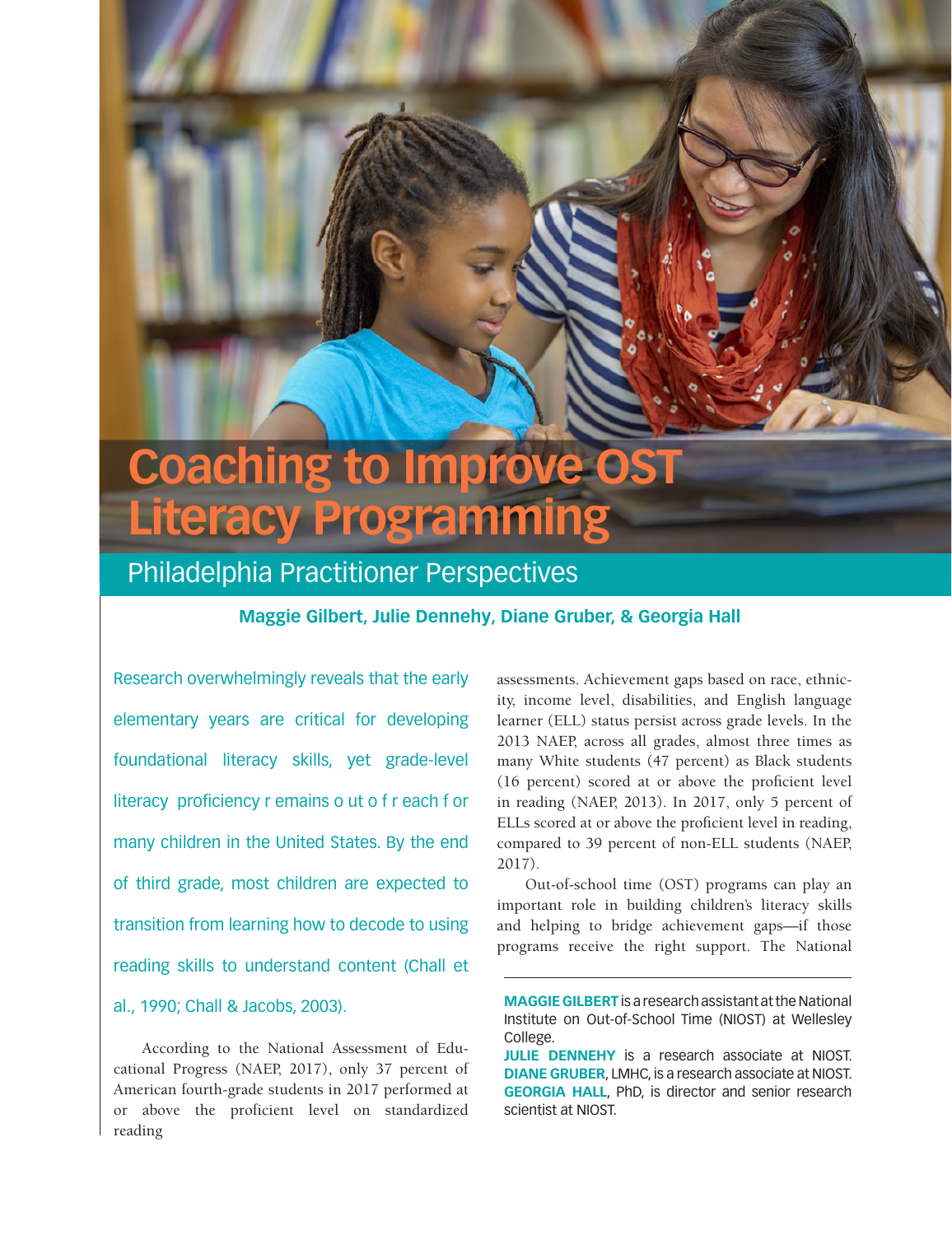Institute on Out-of-School Time (NIOST) at Wellesley College implemented and then studied a Philadelphia initiative designed to provide that support through staff development and coaching. Preliminary findings suggest that this initiative is beginning to influence staff members' practices in ways that promise to improve the ability of their programs to develop children's literacy skills.

# **Background on OST Literacy Programming**

Significant evidence suggests that OST programs can provide literacy-rich environments to help children build their literacy skills (Afterschool Alliance, 2015; Hartmann et al., 2017; Kidron & Lindsay, 2014; Lauer et al., 2006; Redd et al., 2012; Wilson-Keenan et al., 2018). OST is uniquely positioned to link literacy-building activities with meaningful learning experiences that not only are enriching and engaging for children but also support in-school learning (Afterschool Alliance, 2015). When children are able to choose literacy-building activities whose topics interest them, they are more likely to complete tasks and assignments (Afterschool Alliance, 2015).

A comprehensive meta-analysis that included qualitative and quantitative studies on the learning of low-achieving youth found that OST programming can significantly increase reading achievement (Lauer et al., 2004). Similarly, the National Summer Learning Project investigated the extent to which voluntary summer programs that offered both academic and enrichment activities improved children's reading and math skills. Children who received a minimum of 34 hours of quality summer language arts instruction outperformed control group peers in state language arts assessments. The benefits were more pronounced after two summers of attendance (Sloan-McCombs et al., 2020).

OST literacy-building activities can be particularly effective in helping ELL children develop confidence as readers and writers. Research shows that OST programs can provide the additional time and support ELL students need to build vocabulary and develop the cultural dimensions of literacy while helping them to connect reading to their daily lives (Spielberger & Halpern, 2002). ELL students who attend OST programs perform better on statewide English language tests and are more likely to be redesignated as English proficient than ELL students who do not attend OST programs (Afterschool Alliance, 2017).

# **The Philadelphia Out-of-School Time Literacy and Quality Improvement Initiative**

The Philadelphia Out-of-School Time Literacy and Quality Improvement Initiative (OSTLit), funded by the William Penn Foundation in 2019, aims to build OST staff and program capacity to employ teaching and facilitation strategies that embed literacy skill building in daily program activities. The initiative focuses on children in grades K–3, though staff in many programs serve older children as well. Components of OSTLit include literacy and program quality coaching, program observation, literacy training, and facilitation of a community of practice (CoP). The William Penn Foundation invited five Philadelphia OST programs to participate in the initiative. NIOST coaches have provided training on continuous program quality improvement and on literacy enrichment strategies and activities.

The partnership began with program observations using NIOST's Assessment of Program Practices Tool (APT; Tracy et al., 2016) during the 2019–2020 school year. Another part of NIOST's quality-building technical assistance was a literacy activity inventory with each program participating in the initiative. In addition, NIOST coaches delivered an average of 17 hours of coaching to each program between February 2020 and April 2021. They also facilitated five CoP meetings between March 2020 and March 2021 and facilitated a three-part virtual literacy training in October 2020. During coaching and training, the coaches shared literacy-building resources including websites, games, and apps.

The program quality coaching had three areas of focus:

- 1.Research-based methods and approaches for planning and organizing engaging activities, including continuous use of the APT for program improvement
- 2. Staff practices that promote and sustain engagement
- 3. Strategies for building and sustaining child–adult relationships

CoP meetings provided opportunities for OST program leaders and staff to share experiences with each other and to engage with invited literacy expert presenters. The box on the next page lists literacy-building strategies promoted during the training and coaching.

We were interested in understanding how staff experienced OSTLit. We therefore gathered practitioners' perceptions of: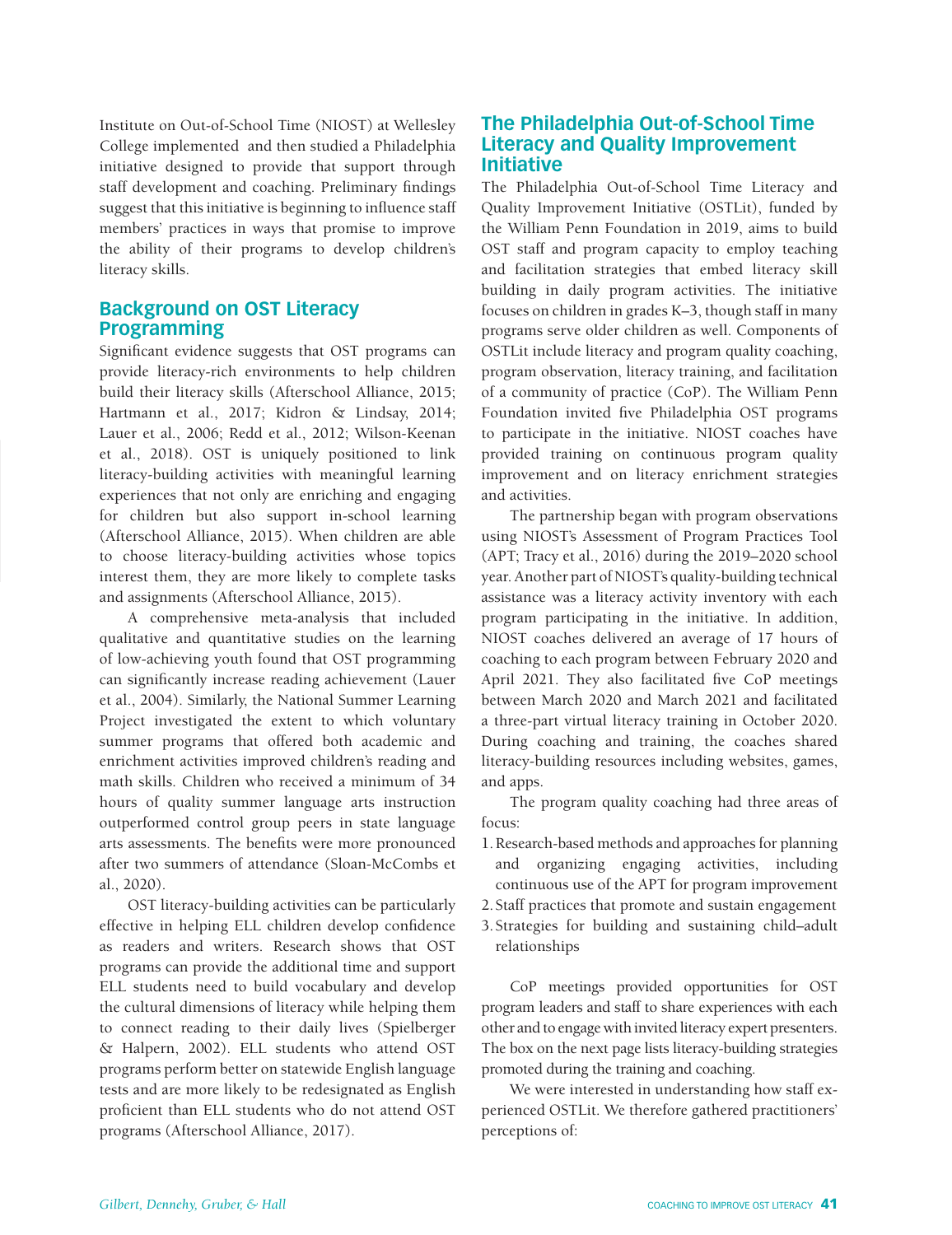- How participation contributed to their delivery of literacy skill-building experiences
- How they experienced the components of the initiative related to literacy skill building and creating literacy-rich environments

#### **Methods**

To investigate these questions, we conducted 11 semistructured 30-minute interviews with staff from four Philadelphia OSTLit programs in March and April 2021. The fifth program was not able to participate in data collection. Interviewees received electronic gift cards for their participation. The interviews gathered information about literacy skill-building activities in each program and about the respondents' experience with literacy skill-building coaching, the CoP, and literacy activity training. Interviews were arranged through program leaders. One interviewer conducted and recorded all interviews by phone or on Zoom. We used NVivo software for thematic coding of interview transcripts. Two researchers reviewed, analyzed, and summarized the coded transcripts.

# **Staff Perceptions of the Philadelphia OSTLit Initiative**

Early findings from our interviews indicate that OST

# **OSTLit Literacy-Building Strategies**

- Staff read to children.
- Staff engage in frequent one-on-one conversations with children.
- Staff model use of Standard English (proper grammar and pronunciation) when interacting or reading with children.
- Staff listen attentively to children.
- Staff sit with children as they read.
- Staff help children sound out words and figure out meaning from context. They encourage children when they get stuck.
- Children play word games.
- Children receive reading assistance from staff members or volunteer tutors.
- Children are read to.
- Children read in practical situations.
- Staff engage children in writing.
- Children play word games that require writing.
- Children receive writing assistance and guidance from staff members or volunteer tutors.
- Staff encourage children to participate in conversations and discussions.
- Staff use proper vocabulary specific to the subject they are teaching.
- Staff use intonation and facial expressions and ask questions.
- Staff help children find books and other reading materials.
- Children read independently.
- Staff model reading comprehension strategies.
- Children investigate unfamiliar vocabulary words.
- Staff offer examples to illustrate different styles of writing.
- Children write about topics that matter to them.
- Staff frequently ask open-ended questions.
- Children explain ideas or experiences to adults or peers.
- Children explain their own thinking processes.

program staff found many aspects of the OSTLit initiative helpful in deepening their ability to engage children in building literacy skills.

#### *Coaching Support*

When asked what they found most helpful about participating in OSTLit, respondents noted the support they received from coaches. Interviewees mentioned that they particularly appreciated the program tools coaches provided—games, websites, and apps that were specific to literacy development and could be readily implemented. One interviewee remarked that her program benefited from integrating new activities suggested by coaches into existing program activities, both those that were specifically literacy-based and those that were not. Interviewees acknowledged that coaches helped them develop a robust program whose variety of activities encouraged child attendance and engagement. One interviewee commented:

> That was the most surprising, that some kids wanted to come…. They heard how great it was because … sometimes, like, "It's boring, we have to read." But when they find out we do fun activities which are related to reading.... It was just amazing.

One participant remarked that use of the program assessment tool enabled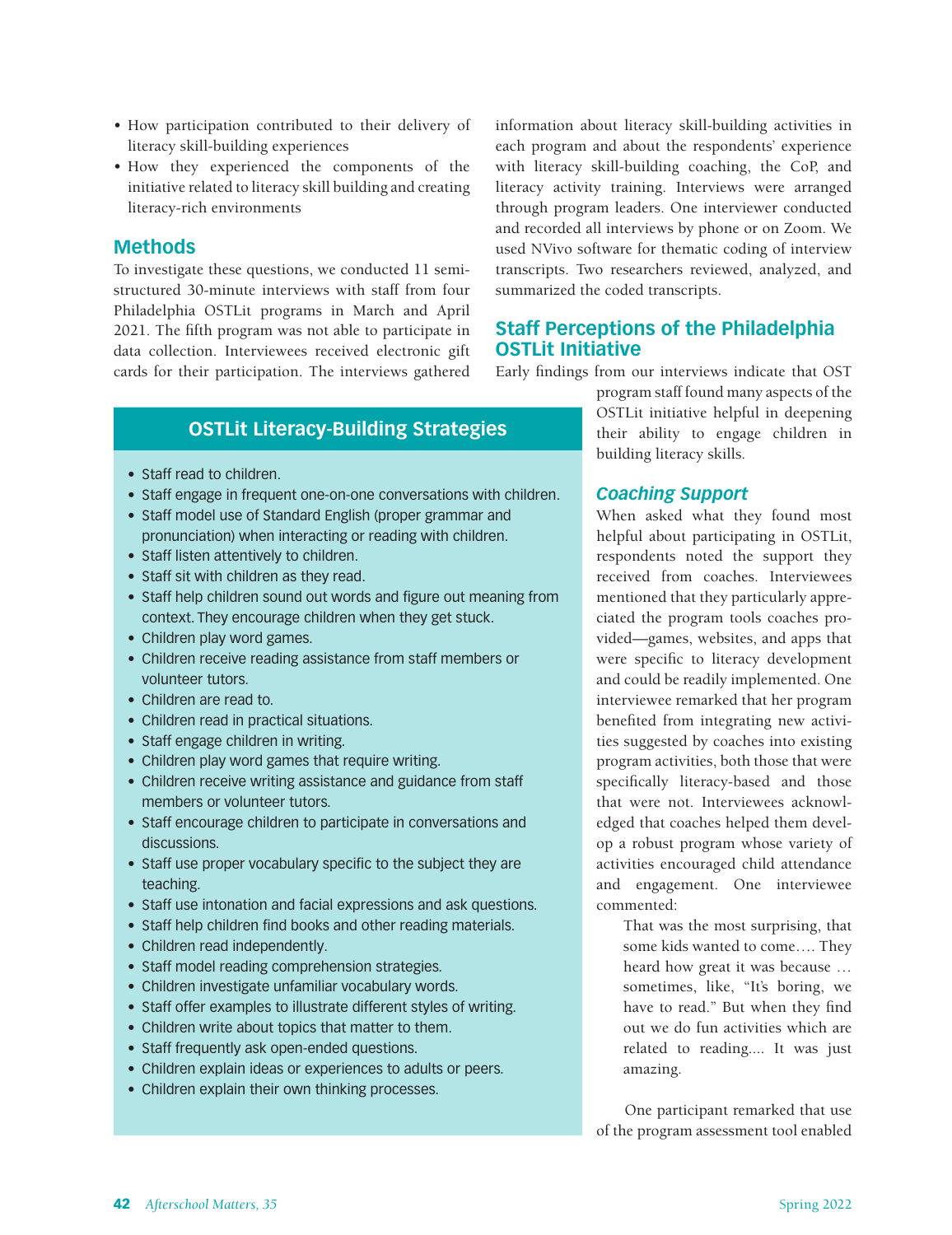program staff to check in and assess the effectiveness of the program, what they were doing well, and where they could improve.

Respondents who received information from lead staff rather than participating directly in one-on-one coaching noted that staff meetings in which they discussed program effectiveness and new ways to incorporate literacy were especially helpful. Those who did receive individualized coaching acknowledged the responsiveness and resourcefulness of the literacy coaches. When asked what she particularly appreciated, one participant said:

Being able to have our quality coach, [and other coaches] … having people that are available to … ask questions, give resources, give tools … and reach back to me quickly … saying, "Hey, I have some things that may work for you."

#### *Activity Expansion*

Interviewees identified numerous changes their programs made to activities as a result of the OSTLit

initiative. New activity suggestions came from conversations with coaches, the literacy training, or CoP discussions with leaders and staff from other participating programs. Interviewees referenced the use of specific apps and websites to support literacy skill building. For example, they used Kahoot, a game-based learning platform, to check children's comprehension of literacy content and to collect data that could be used informally to demonstrate progress. Some used GoNoodle, a mindfulness and yoga program, to incorporate literacy into movement. Staff used i-Ready, a literacy program, to encourage children to develop literacy skills independently. One participant explained the use of i-Ready, saying:

[Children] can work on their own to increase their own reading … because even though you may be teaching a certain grade, a lot of kids are not [functioning] on the same grade level. So it's good to help … to get them onto the grade level or have them improve.

Multiple interviewees from different programs mentioned the use of literacy scavenger hunts, in which the staff facilitator chooses an object and children need to find a related object whose name starts with the same

Interviewees described a shift in which their programs incorporated literacy in all aspects of programming not just English or literacy blocks but also math, art, and

physical activity sessions.

letter. Children then explain how their object relates to the initial object, in the process gaining practice in oral communication.

Interviewees pointed to a number of new activities their programs had implemented since participating in OSTLit, including a writing club, a chess club that incorporated reading about the history of chess, "chat and chew" open discussions on topics brought up by the children, journaling, use of audiobooks, readalouds and discussions, a literacy corner, sight-word games, a word-of-the-day activity, writing of acrostic poems, and storytelling sessions.

#### *Literacy Across the Program*

Interviewees described a shift in which their programs incorporated literacy in all aspects of programming—not just English or literacy blocks but also math, art, and physical activity sessions. They also mentioned an increase in intentional discussions among staff about implementation of literacy skill

building. One participant commented:

It's a more conscious topic, and it was something like, "Okay, yeah, we obviously wanted to talk about literacy and have literacy in our programming," but it's more of a conscious effort. I think it's a bigger deal. You see how beneficial it is, and then how can we improve it and how we can grow it more.

Respondents in an arts-focused program mentioned using the "popcorn" reading style when reading instructions for projects. In this style, one child starts reading aloud and then chooses another child to continue. This activity engages the whole class in reading aloud. A yoga instructor noted that she used GoNoodle to teach children yoga vocabulary and the meaning of the words and moves. She also mentioned playing a movement and literacy "Would you rather?" game in which children read the names of two different yoga moves and choose which one to perform. These interviewees said that incorporating literacy into art and yoga was new for their programs.

Some interviewees identified real-life applications for literacy skills, such as encouraging children to read labels and advertisements critically and to question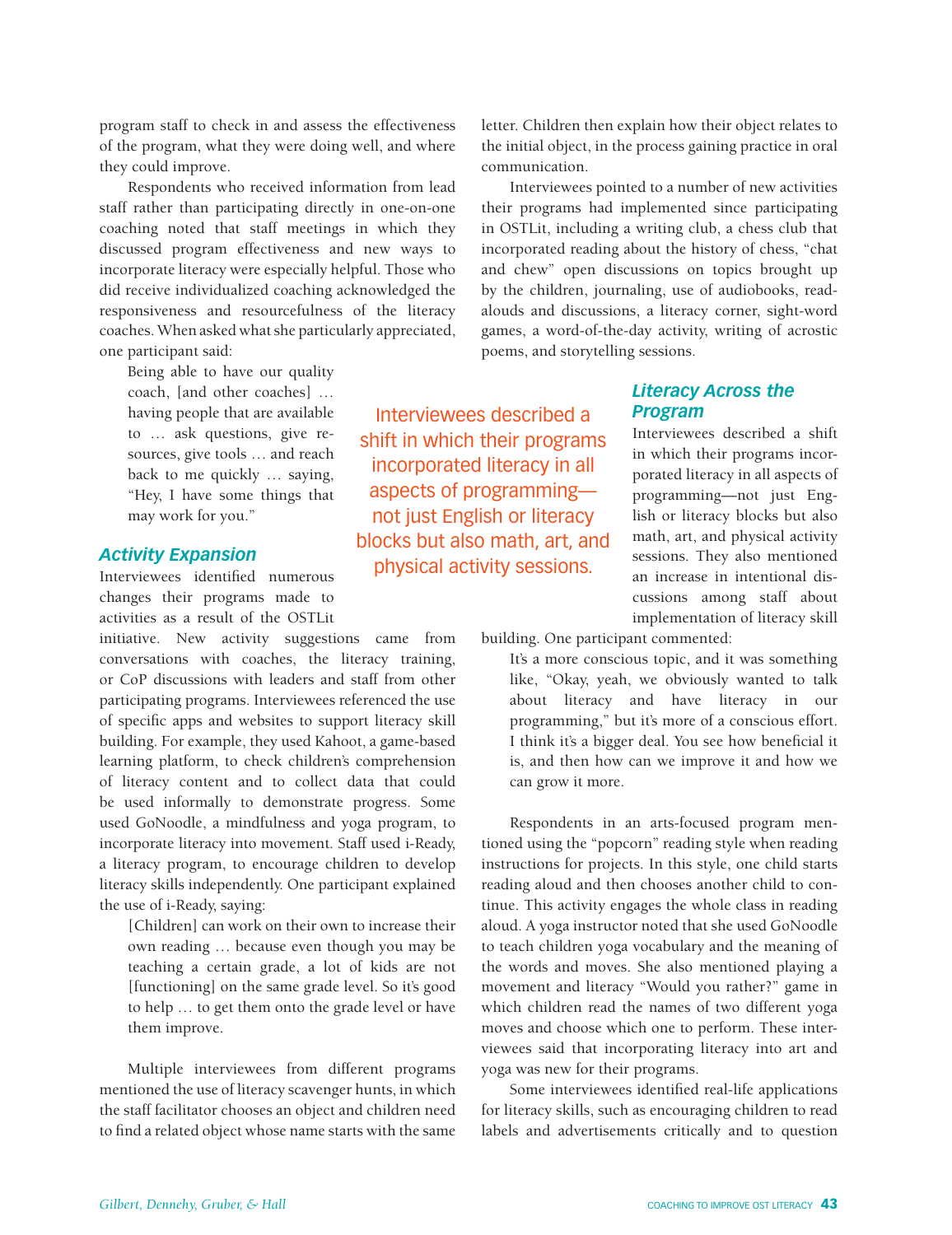sales and social media messages. One staff member recalled collaborating with program participants to rewrite a popular story in a number of different ways, based on their interests. Some children transformed the story into a play. Others rewrote the story using modern themes and terms, provided a synopsis, developed a storyboard, or created a musical rap. The wide variety of options allowed participants to pursue their interests while refining their literacy skills.

#### *Responsiveness to Participants' Literacy Interests*

Another key shift for staff involved the way they thought about children's input and autonomy in literacy skill-building activities. Before OSTLit, they said, they typically chose the books the children would read and the related activities in which they would participate. Some interviewees reflected on the realization that children need to have choice in and control over their literacy activities. Increasing children's choice and control led some programs to a shift in the types of

books they collect. One respondent said that children asked for books that were more "relatable." In response, program staff incorporated more representative books into the collection. This interviewee commented:

> Staff noticed that they were reading books that these kids … don't relate to. And then, when we provided them with books that did relate more to them, they … could see themselves in that book and those experiences.

They were actually more intrigued in reading than they were previously. Reading wasn't such a task more as an enjoyment. It didn't feel like school to them.

Several interviewees also noted that, before participating in the OSTLit initiative, they tended to have children read independently and then demonstrate their understanding by completing worksheets. Following OSTLit training and coaching, these same staff members said they made a conscious effort to engage in read-alouds with the entire class. They then facilitated discussions, using open-ended questions and reflection to assess understanding, spark collaboration, and enable children to share their ideas.

Interviewees expressed appreciation for the opportunities in CoP meetings to discuss challenges associated with virtual programming, such as low attendance, low child engagement, and child Zoom burnout.

### *Benefits of the Community of Practice*

Six of the interviewees participated in the CoP webinars. They noted that the webinars centered on program components that support literacy skill building. All six referenced the most recent CoP topic, trauma-informed practices, throughout their interviews. All six found the CoPs helpful for enhancing programming. They suggested that the usefulness of CoPs extended beyond content to encompass the opportunity to collaborate with other OST providers and to share what was working well and where they were struggling. One interviewee shared:

I think outside of some of the literacy components that we use … it was interesting to be able to be in a space with other providers and … share what things have been working. And we as a collective have been able to share not only with just coaches, but with each other about different components, different things that work…. I think any space that allows for truthful and honest engagement with others is definitely needed, especially in these

> times…. It's definitely easy to … get caught up in your own bubble and your own space, but those communities of practice allowed you to be around like-minded individuals who are working to build programming … for the young people of this city.

Interviewees expressed appreciation for the opportunities in CoP meetings to discuss challenges associated with vir-

tual programming, such as low attendance, low child engagement, and child Zoom burnout. They said that sharing their struggles and hearing that other programs are experiencing similar problems with virtual programming helped them feel less alone. One participant said:

I like when the other organizations are present, because then you get to hear some of the issues they are facing, and it leaves you feeling like you're not alone. The other organizations, too, they're struggling with attendance, and they're struggling with trying to pivot and do things differently in light of what's happening.

Three of the six interviewees who participated in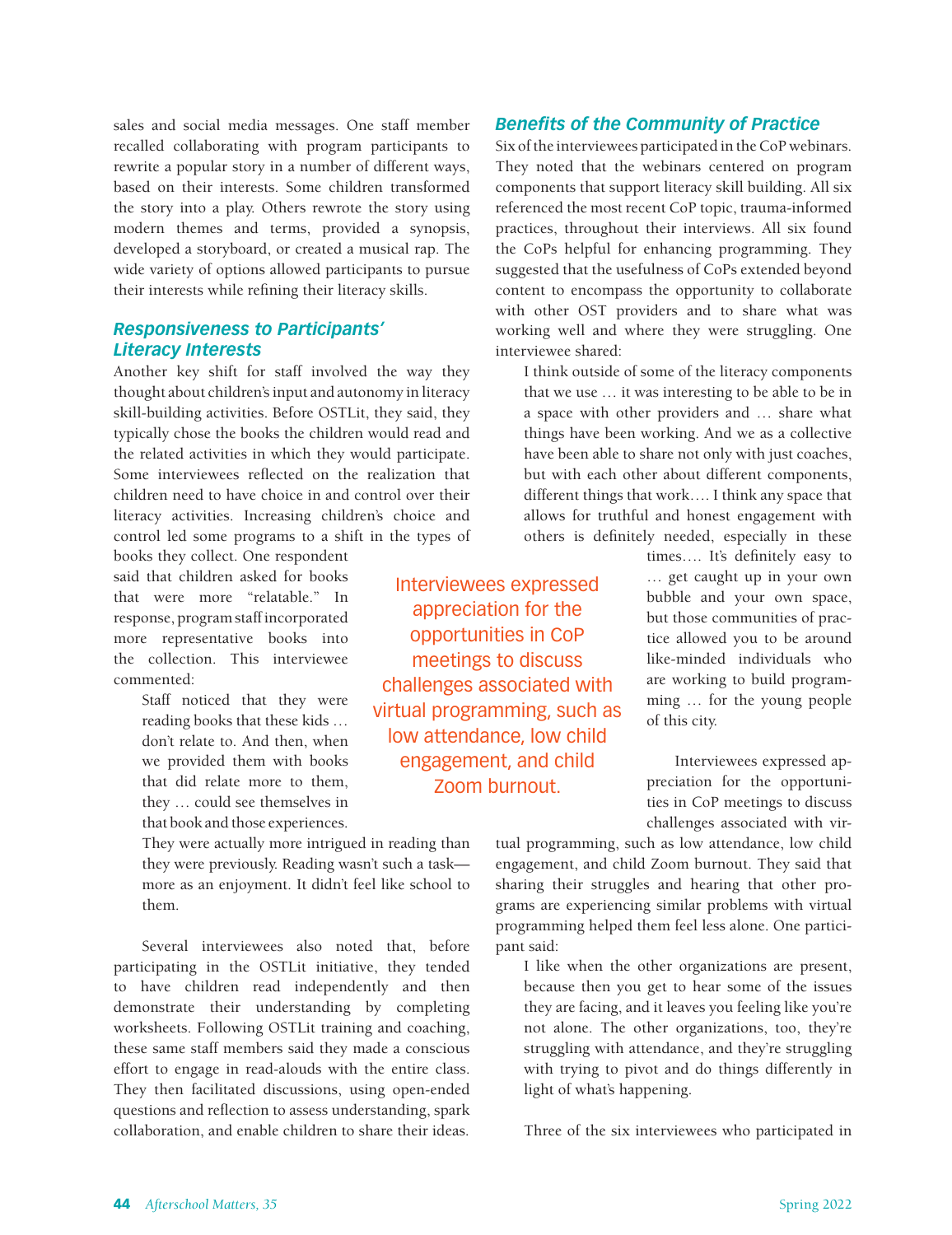the CoP sessions elaborated on how they had used what they learned in their programming. Interviewees cited specific examples from the CoP sessions of guidance on building culturally relevant programming. One participant shared:

[The community of practice] felt very tangible, and I think that's the most helpful thing for me personally, moving into the virtual setting—is actual things rather than ideas, actual things that we can do in a virtual setting that will be culturally relevant to our young people.

#### *Training Impacts*

Interviewees commented that the literacy training was helpful in several ways. Staff reported that they learned to be more flexible in their thinking. The training gave them the ability to help children go deeper into their learning and understanding of activity materials. The discussions on how to infuse literacy into existing programming and the opportunity to share what was and was not working helped them to keep literacy as a focus in their programs.

I think there has been a larger focus on not just the activities that we do, but how we actually go about delivering the activities.

We have weekly meetings geared towards programming … How … can we infuse literacy into programming we already have without taking stuff away and just improving it? … I think that was the biggest change.

Content from the literacy training helped respondents think outside the box and see literacy opportunities outside of books. Respondents said the trainings helped them to make changes in how they deliver the material, keeping it fresh and fun for program participants.

I didn't know that … literacy can be found in so many ways, and I was very single-track minded, only reading a book or only writing. I didn't know that you could find literacy moments in almost everything. So that was a change for me that was different.

Not all staff remembered the program observations that were conducted at the beginning of the study; some had been hired after the observations took place. Interviewees who did remember commented on

how the program observation and the feedback they received helped them change their delivery of program material, not only to meet best practice goals, but also to increase children's understanding of the material. Some said that they found the feedback helpful in identifying different ways to reach more children.

I'm into and truly [appreciate] constructive criticism of how I can get to all of my children, not just some of them…. It's hard for me to observe when I'm doing the act of teaching…. But … someone sitting in the back of the room observing and noticing all these kids were not involved … helps me to help them get on board.

#### *Remote Learning Challenges*

Nearly every interviewee identified benefits to literacy programming and program quality improvement associated with participating in the OSTLit initiative. However, the COVID-19 pandemic and the associated challenges of remote learning often limited progress. One interviewee explained:

[Our program] is at a really vulnerable spot right now with this virtual programming. Not only is it hard to implement these wonderful things that the literacy programming has presented to us, but it's also hard to maintain our children's attention with the virtual learning.… Some days I'll log on and I won't see any of my kids at all. It's depending on the day, it's depending on the weather, it's depending on how they're feeling.

Another participant from the same program mentioned that, during the pandemic and virtual programming, program staff shifted their focus to forming and maintaining relationships with children and families. One participant remarked:

Right now, it's been more about maintaining relationships with children and connecting with families…. We reach out to families every week. That's something that I've not been asked to do in the past much at all.

Three interviewees said that, although the literacy coaching was important and they wanted to implement the activities and skills they had acquired, low attendance and engagement in virtual programming stood in their way.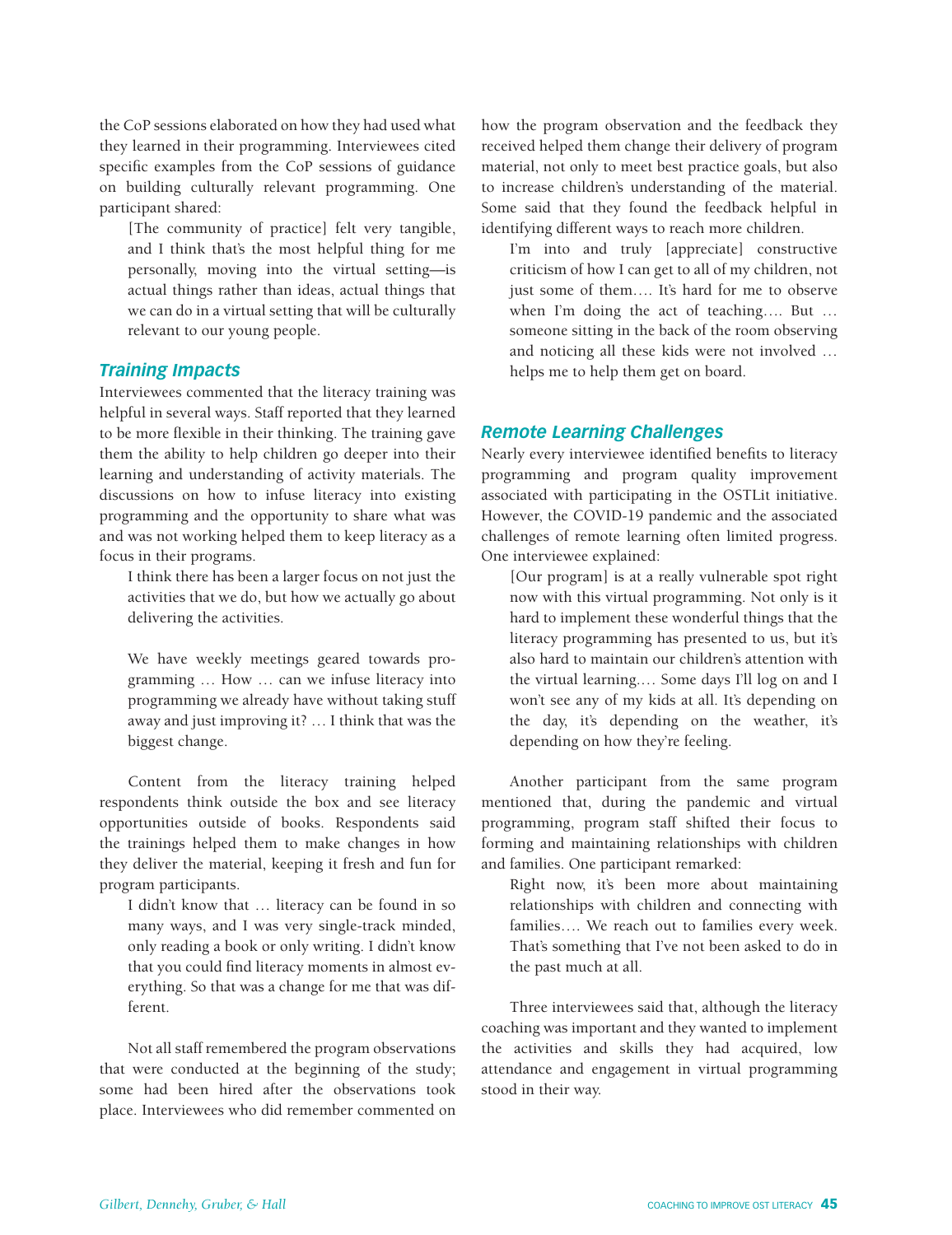# *Staff Confidence in Delivering Literacy Skill-Building Activities*

All interviewees reported that their confidence in delivering literacy skill-building activities had improved, but they gave different reasons. Some reported that they were more comfortable asking questions and engaging children in more open discussions. Others said that they had a deeper understanding of how to incorporate literacy into programming and had found a new level of excitement about researching new resources. Several respondents used ideas from the training to redevelop their lesson plans.

This program has given me a couple of new ideas, different perspectives and different ways of engaging the kids. So, yes, it gave me confidence as far as that, coming up with new ideas.

Doing the training and having monthly meetings—it was great to see that we were … doing some of these things already. And just seeing how we could level up what we were already doing, coupled with a lot of resources, made me more confident in knowing that I could deliver quality to our children.

#### It definitely has increased my

confidence in my excitement about creating programming and makes me want to research more and look into what else—what other activities we can do, what other ways we can draw [children] in, what resources can we get to make the programming more accessible to children.

## **Building Literacy-Rich OST Environments**

The coaching and training interventions of the OSTLit initiative, funded by the William Penn Foundation, have made meaningful contributions toward building literacy-rich environments in a cohort of Philadelphia afterschool programs. A multi-pronged approach including baseline quality assessment and improvement activities, along with coaching and topical trainings focused on staff practices and related support elements, has contributed to observable change in the ways programs approach literacy skill building.

Interviews with program staff suggest that coaching and training interventions are associated with:

- Expanded staff understanding of how to infuse literacy into all program activities, not just English language arts
- Increased discussion of literacy skill building at staff meetings
- Increased staff confidence and intentionality in delivering literacy activities
- More real-life applications of literacy skills, such as group reading of instructions and interpretation of advertisements or news articles
- More attention to children's choices and selection of more culturally diverse and representative materials for reading and discussion
- Increased participant engagement with and enjoyment of reading content
	- Staff desire for ongoing support for literacy skill building and program quality improvement

In the 2021–2022 program year, researchers are continuing to investigate the impact of ongoing coaching and training along with participation in CoPs. They will track whether changes in practice persist over time, given staff turnover and the challenges programs manage in meeting

priorities attached to state and foundation funding. These early findings suggest that OSTLit and similar interventions can help OST programs to provide highquality, literacy-rich programming and environments for children.

#### **References**

Afterschool Alliance. (2015). *Building literacy in afterschool.* Dollar General Afterschool Literacy Brief No. 67. http://afterschoolalliance.org/issue\_briefs/ issue\_building\_literacy\_67.pdf

Afterschool Alliance. (2017). *Afterschool providing key literacy supports to English language learners.* Dollar General Afterschool Literacy Brief No. 69. https://files. eric.ed.gov/fulltext/ED582327.pdf

Chall, J. S., & Jacobs, V. (2003). *The classic study on poor children's fourth grade slump*. http://aft.org/ periodical/American-educator/spring-2003/classicstudy-poor-children-fourth-grade-slump

"And just seeing how we could level up what we were already doing, coupled with a lot of resources, made me more confident in knowing that I could deliver quality to our children."